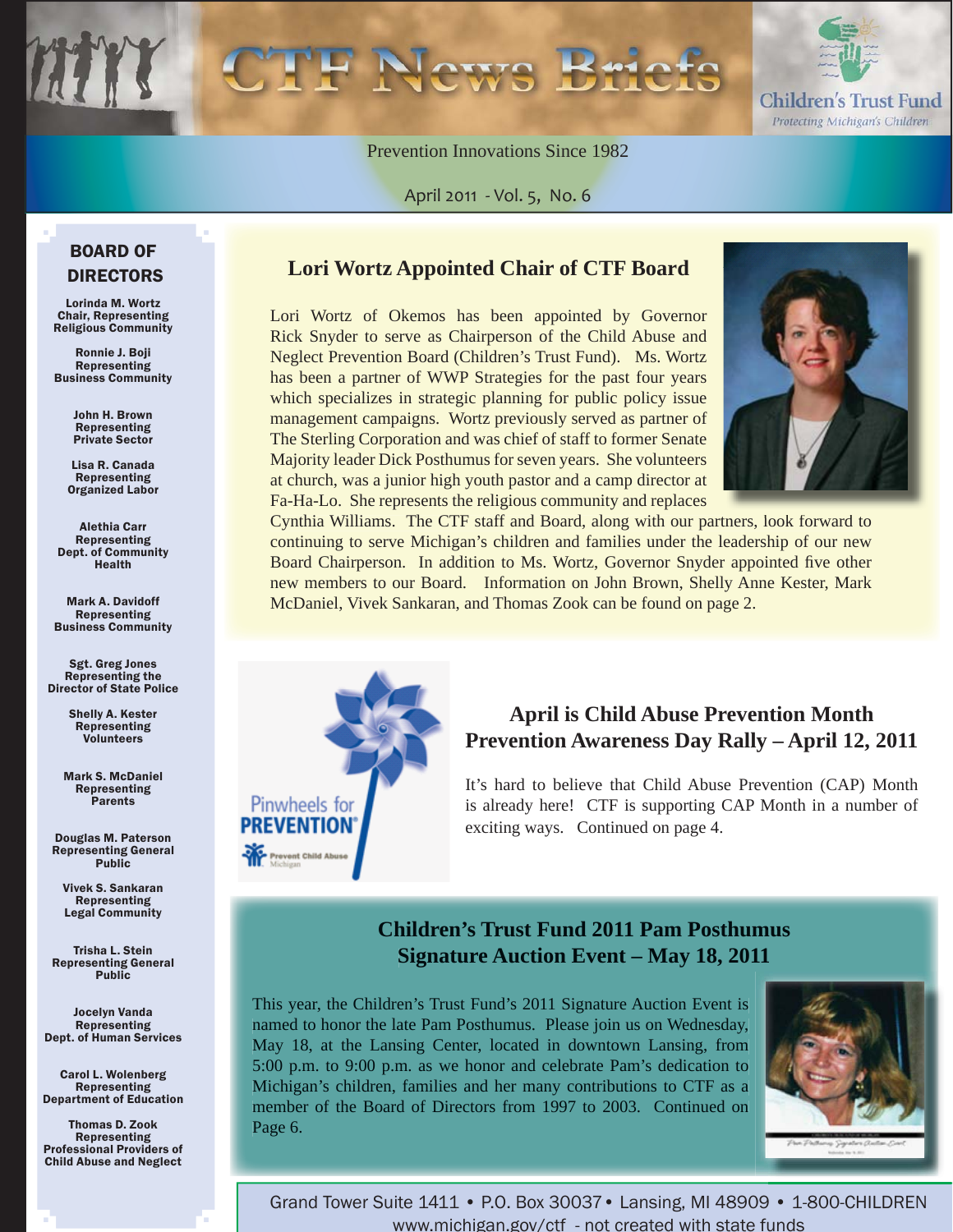# **Gubernatorial Appointments—CTF Board**

**All appointments are for a three year term, expiring Dec. 19, 2013.**

#### **John Brown Appointed to Board**



Brown, of Ada, is vice president of governmental relations at Jackson National Life Insurance Company and has been with the company for nearly eight years. He previously served for the Grand Rapids Area Chamber ha of Commerce, Amway Corporation and the Varnum Riddering Firm. Brown has been an active supporter of CTF including work on the sponsorship committee for the Children's Trust Fund Signature Auction. He earned CT an associate degree from Grand Rapids Community College, a bachelor's degree in political science from an Hope College and a law degree from the University of Michigan. Brown will represent the private sector and Ho replaces Tamara VanderArk Potter.

### **Shelly Kester Appointed to Board**



Kester, of Cedar, is owner of Wilson Kester, PLLC. She serves as the chair of the Traverse Bay Children's Advocacy Center. Kester previously served as the mayor and city commissioner of Traverse City. She was a member of C the Zoning Board of Appeals, Downtown Development Board and the Planning Commission. Kester earned a th bachelor's degree in political science from Michigan State University and a law degree from the University of ba the Pacific McGeorge School of Law. She was awarded "Boss of the Year" by the Grand Traverse Area Legal Professionals in 2008 and named one of the "Top Criminal Lawyers" by the Traverse City Business News. Kester Pr represents volunteer providers of child abuse and neglect prevention services and replaces Scott Stevenson. re

### **Mark McDaniel Appointed to Board**



McDaniel, of East Lansing, has served as the CEO of the Great Lakes Capital Fund for nearly 18 years. He previously worked for MHT Housing, First Centrum and Gove Associates. McDaniel's has more than 30 pr years of experience with community and housing development and nearly 20 years of executive management ye and leadership experience. He is involved in the Art of Leadership, Boy Scouts of America and is a long-time an supporter of the Children's Trust Fund auction. He earned a bachelor's degree in urban planning from Michigan su State University. He will represent parents and replace Abby Dart. St

#### **Vivek Sankaran Appointed to Board**



Sankaran, of Ann Arbor, is a clinical assistant professor of law in the Child Advocacy Law Clinic at Michigan Sa Law School. He is also the director of the Detroit Center for Family Advocacy. He was named the Michigan La Law School Public Interest Alumni of the Year in 2004 and is certified as a child welfare specialist by the National Association Counsel for Children. Sankaran earned a bachelor's degree in government from the N College of William and Mary and a law degree from the University of Michigan Law School, where he was Co an associate editor on the Michigan Law Review. He represents the legal community and replaces Paul an Shaheen. Sh

#### **Thomas Zook Appointed to Board**



Zook, of Kentwood, has been the executive director of the Children's Assessment Center for the past three years. He previously served as the director of operations for Bethany Christian Services, director of th administration for Saint Stephen's Episcopal Church and administrator for Children and Youth Services. ad Zook earned a bachelor's degree in sociology from Geneva College, a master's degree in counseling Zo services from Slippery Rock State College, an MBA from North Central University and a doctorate in counselor education from Indiana University of Pennsylvania. He represents professional providers of co child abuse and neglect prevention services and replaces Shirley Mann Gray. ch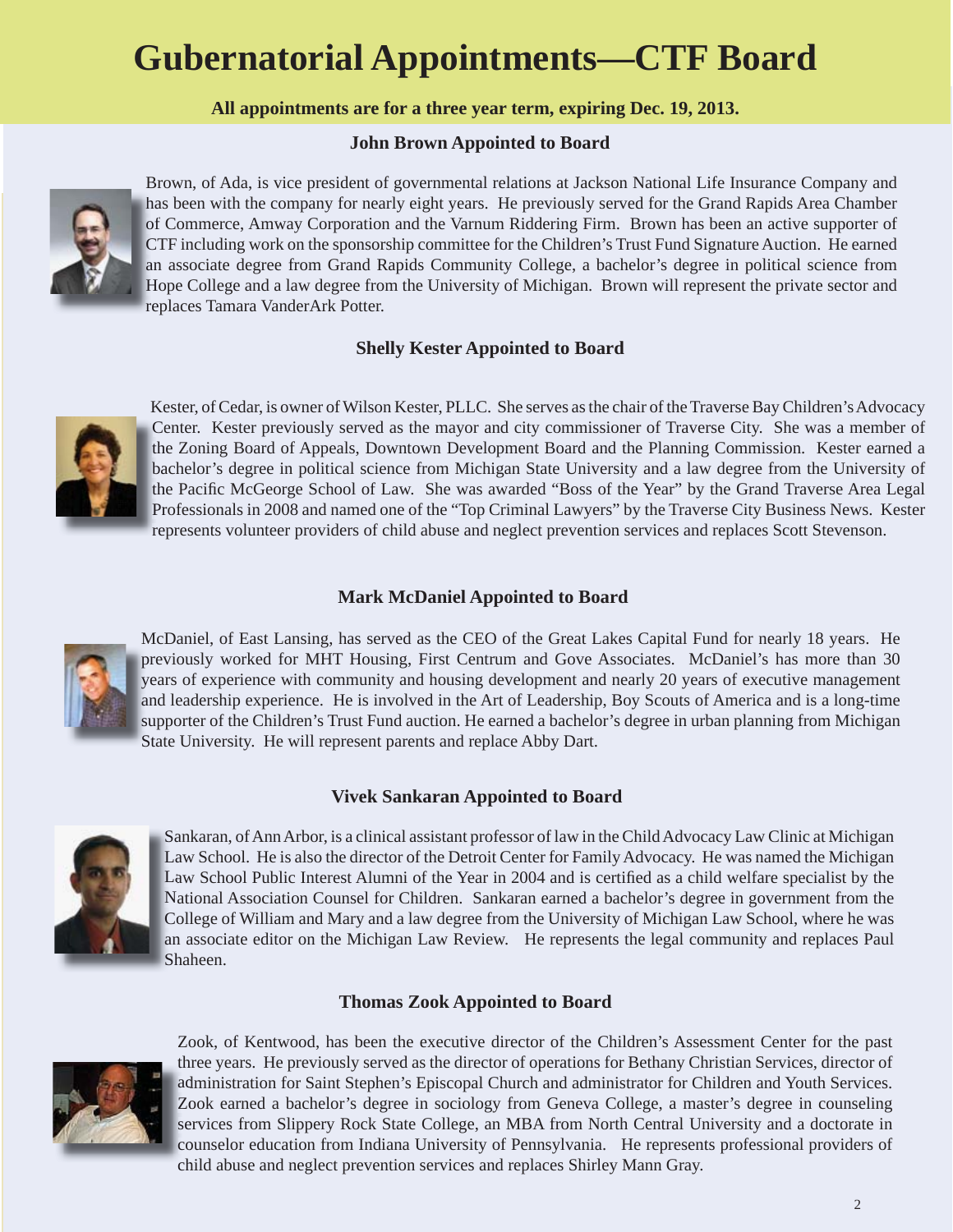# **Circle of Parents**





#### **Greetings to Michigan's Circle of Parents network, and ongoing THANKS for a job well done! Our goal is to continue to build statewide capacity. Collaborative partners are always welcome.**

"If I had my child to raise all over again, I'd build self-esteem first, and the house later. I'd finger-paint more, and point the finger less. I would do less correcting and more connecting. I'd take my eyes off my watch, and watch with my eyes. I'd take more hikes and fly more kites. I'd stop playing serious, and seriously play. I would run through more fields and gaze at more stars. I'd do more hugging and less tugging."-- Diane Loomans, from "If I Had My Child To Raise Over Again"

Updates

• Mark your calendars for Prevention Awareness Day on April 12. Join us and be a voice for Michigan's children by attending the rally event.

#### Training

• The March 24-25, 2011, Statewide Circle Facilitator and Parent Leadership training in Wayne County, hosted by The Mayor's Task Force, Kids-TALK, Children's Advocacy Center, and Children's Aid Society had 24 attendees. Future sites are expected to be announced soon.

Next Training Site (Only 25 slots available - Register Early). Must have at least 15 registrations before training can take place:

| $\bullet$ | Where: | Grand Traverse (Hosted by Traverse Bay Children's Advocacy Center) |
|-----------|--------|--------------------------------------------------------------------|
|           |        | Leelanau County Court House (Government Center)                    |
|           |        | 8527 East Government Center Dr., Suite 103                         |
|           |        | Suttons Bay, MI 49682                                              |
| $\bullet$ | When:  | May 5 & 6, 2011, from 9:00 a.m. $-4:00$ p.m.                       |

• Cost: Training and materials will be provided to participants at no charge. The Children's Trust Fund will provide training materials, breakfast and lunch. Participants will be responsible for their lodging and evening meal.

• Contact: Sylvia Brown Jones, LMSW, at 517-241-7792/Brown-joness@michigan.gov

[The May Training Registration form is accessible at this link: http://www.michigan.gov/documents/ctf/circle\\_of\\_](http://www.michigan.gov/documents/ctf/circle_of_parents_training_flyer_Suttons_Bay-May5-6_2011_349814_7.pdf) parents training flyer Suttons Bay-May5-6 2011 349814 7.pdf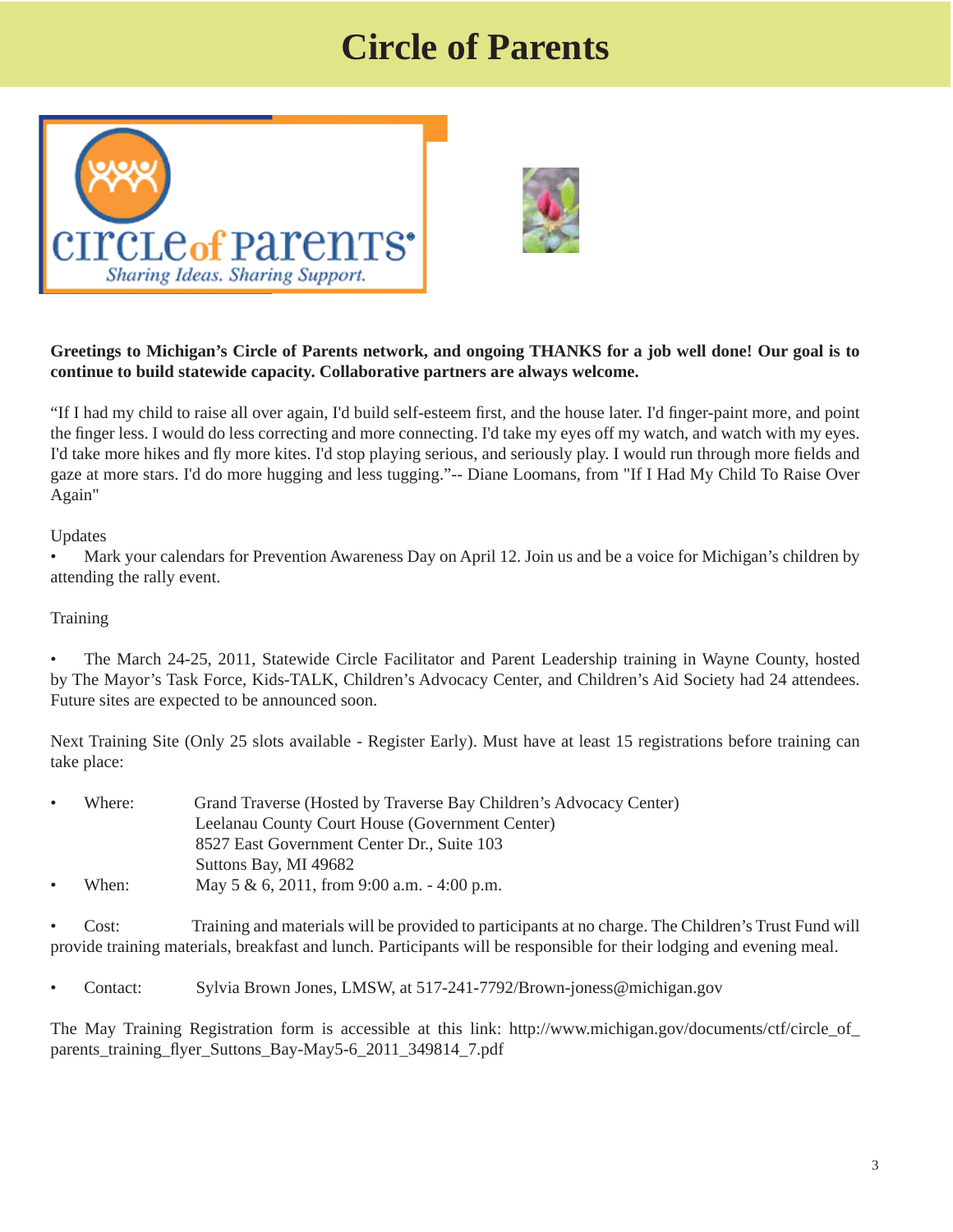# **Child Abuse Prevention Month**

#### **CAP Month Prevention Awareness Day Events**

On Tuesday, April 12, at 11:00 a.m. at the State Capitol steps in Lansing, CTF will host a Prevention Awareness Day rally, procession down Michigan Avenue and planting of a pinwheel garden (the national symbol of child abuse prevention) at the traffic circle at Michigan and Washington Avenues. The event features notable confirmed speakers including Sen. Randy Richardville and Rep. Lesia Liss. Additional confirmed speakers include Jim Paparella, the chapter president of the Lansing Exchange Club, and Danny and Angie Ogas, who are recipients of services supported by CTF Direct Services grants. Entertainment includes the Averill Elementary School "Allstars", a trombone choir from MSU's School of Music and LCC's choir under the direction of Emily Wachsberger, Ava Ordman and Meredith Bowen.

Through a generous in-kind contribution, Dean Transportation will provide two buses, each one enabling 54 people to attend the rally. One of the buses will pick up a full passenger bus load in Saginaw. The other bus plans to be nearly full, first stopping in Holland and then Hastings prior to coming to the Capitol. CTF invites you to join us at the Prevention Awareness Day rally event. Your participation in this endeavor has a number of benefits including:

- The event will enable you and/or your organization to join with others as a positive presence in the belief that child abuse and neglect can and must be prevented.
- Your support of the event reinforces taking responsibility for championing healthy child development and nurturing environments—key components to the foundation of a thriving society.
- Estimates show that implementing effective policies and strategies to prevent child abuse and neglect can save taxpayers \$108 billion annually.

Additionally, A Legislative Education Day (LED) component has been added to Prevention Awareness Day which will afford CTF grantees and other child advocates an opportunity to educate legislators about prevention needs and current programming [across the state. To date, over 100 people have registered for LED. To register for LED, go to http://events.constantcontact.](http://events.constantcontact.com/register/event?11r=mtluhtbab&oeidk=a07e3hx4shne4a955cc) com/register/event?llr=mtluhtbab&oeidk=a07e3hx4shne4a955cc. To find legislators (to make an appointment), go to http:// [michigan.gov/som/0,1607,7-192-29701\\_29704---,00.html. There are no fees to participate in LED.](http://michigan.gov/som/0,1607,7-192-29701_29704---,00.html) 

To help prepare participants for LED a Webinar workshop was conducted on March 31 by Michele Corey of Michigan's Children. Michele did a great job teaching attendees the skills involved to effectively communicate with legislators.

CTF is truly grateful for and has received a number of generous cash and/or in-kind donations for Prevention Awareness Day. Those supportive sponsors are listed below by level of giving.

#### **Platinum**

Dean Transportation, Grand Traverse Pie Company, WKAR

#### **Gold**

The Lansing Exchange Club

#### **Silver**

Absopure, Cottage Inn Pizza, Lansing Community College, Pizza Hut, Sigma Delta Tau Sorority (Beta Beta Chapter, MSU), Stan Setas Produce

#### **Bronze**

Bell's Greek Pizza, Besco Water, Jersey Giant Sub, Lenny's Sub Shop

CTF continues to accept donations for Prevention Awareness Day. To donate specifically for this event, write a check to "Michigan's Children" and mail to Michigan's Children, 428 W. Lenawee, Lansing, MI 48933. Be sure to write "CTF PrAD" [on the note line of the check. You may also go directly to http://action.voices.org/site/Donation2?2980.donation=form1&df\\_](http://action.voices.org/site/Donation2?2980.donation=form1&df_id=2980) id=2980 to donate with a bank card.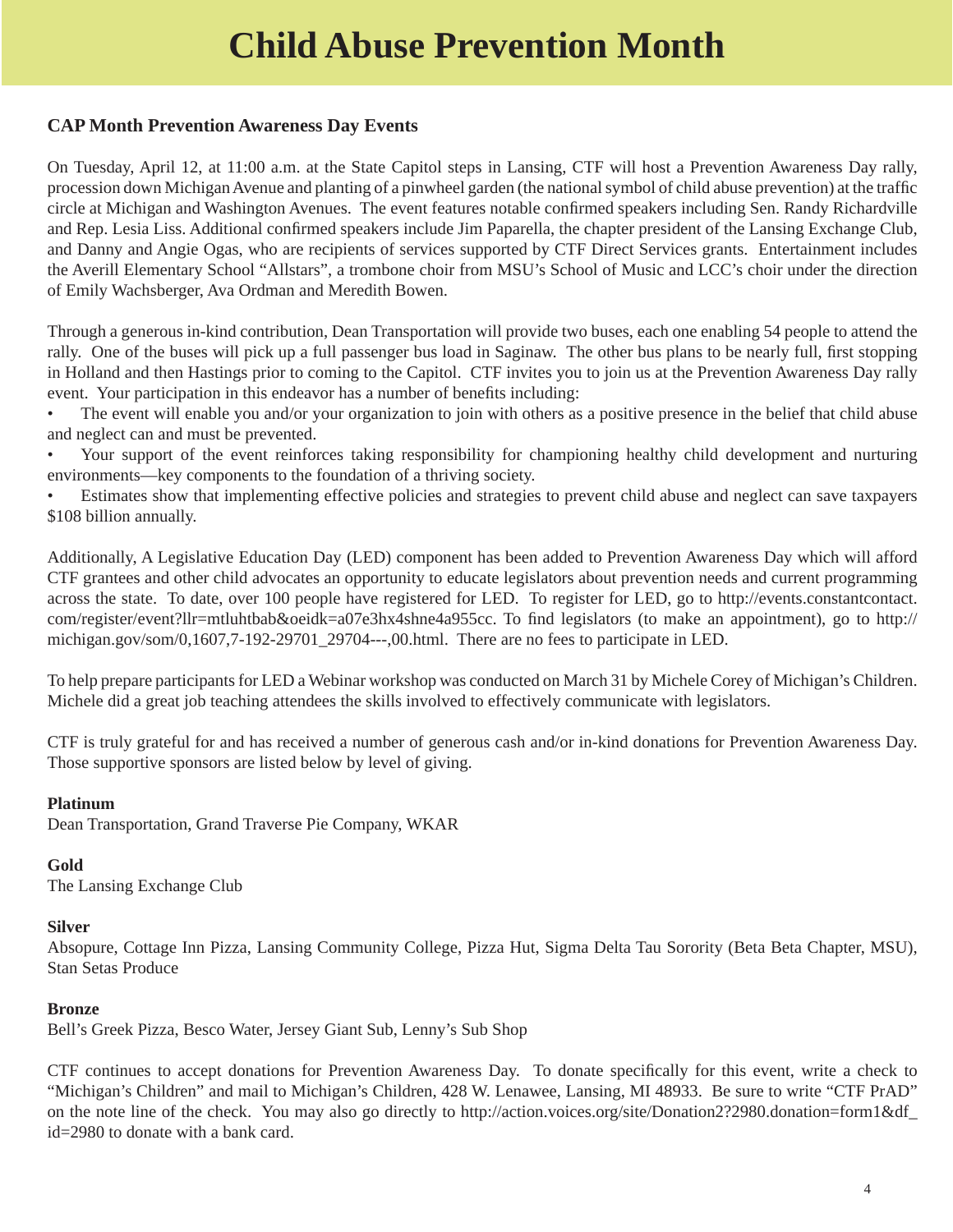# **Child Abuse Prevention Month**

Finally, local councils across the state are engaging in numerous CAP Month activities during April. CTF has shipped nearly 8,000 pinwheels—the national symbol of child abuse prevention—to local councils across the state. The local councils are already using the pinwheels in a number of ways. Pinwheel gardens are springing up all across the state to heighten prevention awareness. A number of local councils are also using the pinwheels in their respective fund raising efforts. Along with the pinwheels the local councils received a CAP Month toolkit to assist them in their CAP Month efforts. That toolkit included materials created by Prevent Child Abuse America as well as CTF information developed with the assistance of the Local Council CAP Month Workgroup. Additionally they received posters, brochures, a resource guide and other materials.

*This writer is proud and honored to work with such a dedicated group of people who truly care about the well-being of our children. I also wish to express gratitude to the Local Council CAP Month work group and the CTF team for their energy, ideas, and participation in the CAP Month coordination efforts.--Emily S. Wachsberger*

# **Technical Assistance Training**

#### **Community Cafe & Strengthening Families Training**

On April 30, the Abundant Faith Church and parent leaders who are organizing Strengthening Families in Metro Detroit will host a Community Café Facilitation Training in Southfield, Michigan. Robin Higa, a Parent Leader Consultant from the National Alliance of Children's Trust and Prevention Funds, will lead the training. Participants will:

- Experience a Community Café
- Learn about the Strengthening Families and the Protective Factors Framework and how it applies to your community
- Engage in conversations about leadership and building partnerships with parents to strengthen families
- Be oriented to the process of hosting a Community Café
- Receive a guide and practical tools to plan and implement a café that is culturally relevant to your own community

For more information about the initiative, visit www.SFMetroDetroit.net or call (678) 663-0800. To register for the Community Cafe training, go to http://www.sfmetrodetroit.net/facilitationtrainingcommunitycafe.html.

#### **"Parents Partnering for Change" Leadership Training**

On June 21-22, CTF will host a "Parents Partnering for Change" leadership training for parents and caregivers in CTF-funded direct service programs. Comments from last year's training include:

"I would recommend any parent if they get the chance to do the training. I would do it again."

"Thank you, this training was very important in my new mission as an advocate."

"I will definitely share the information I learned with other parents, friends, family, and also the center that I'm involved in."

The training will be held in Okemos, Michigan. Spaces are available for 18 parents on a first-come, first-serve basis. If spaces are still available after May 1, registration will be opened to additional participants. Please contact Sarah Davis at CTF for more information.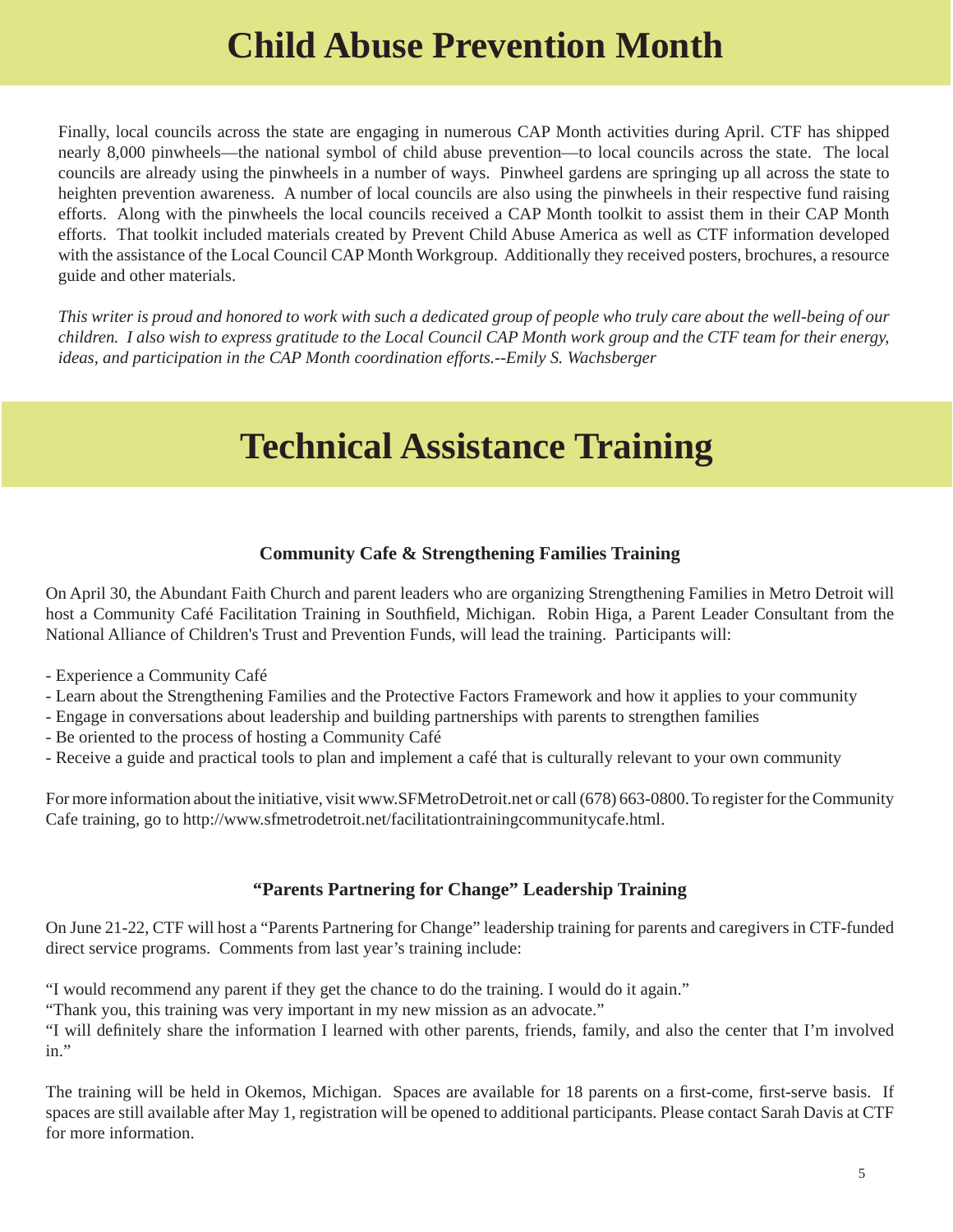# **Children's Trust Fund 2011 Pam Posthumus Signature Auction Event- May 18, 2011**

Continued from Page 1. The first CTF auction began under Pam's leadership as CTF Board Chair in 2003. The event has grown tremendously and is one of the premier events in the greater Lansing area. We have much gratitude toward Pam for her work and dedication. Please visit our website at www.michigan.gov/ctfsignature to donate an auction item, to become a sponsor or table host, or to volunteer. Visit www.michigan.gov/ctfauction to purchase tickets online. If you have any questions or would like to get involved in the event, please contact Tricia Headley, CTF Event/ Fund Development Coordinator, at headleyp@michigan.gov. Below is a list of event sponsors as of April 6.

# **Pam Posthumus Signature Auction Event Sponsor - \$30,000**

### **Premiere Sponsors - \$30,000**

*Dick and Betsy DeVos Family Foundation*

**Signature Sponsor - \$20,000** 

*International Union of Operating Engineers, Local 324*

### **Offi cial Carrier**

#### **Marquee Sponsor – \$10,000**

Blue Cross Blue Shield of Michigan Meijer Michigan State Housing Development Authority

# **Public Affairs Associates Headline Sponsor - \$5,000** Public Affairs Associates

Comcast Consumer's Energy (\$7,500) Accident Fund CSG Government Solutions Deloitte Delta Dental of Michigan Hewlett Packard Kunz, Leigh and Associates Michigan Education Special Services Association Michigan Health & Hospital Association Telecommunications Association of Michigan Unisys



#### **Title Sponsor - \$2,500**

Ingenix Government Solutions and Ingenix Consulting Petal & Forest (\$4,500) Karoub Associates Kelley Cawthorne Michigan Chamber of Commerce Motorola Solutions

#### **Spotlight Sponsor - \$1,500**

CIGNA

#### **Autograph Sponsor - \$500**

Eastown Distributors Michigan Electric Cooperative Association MSU Dept. of Advertising, Public Relations, & Retailing Michigan Primary Care Association



ARTICHAL LIFE INSURANCE COP

**GREAT LAKES** 

Capital **Ad &**Fund

Auto-Owners Insurance Comerica Dewpoint Government Consultant Services, Inc. Henry Ford Health System Kellogg Co. Martin Waymire Advocacy Communications, Inc. Michigan Association of Health Plans Michigan Education Association Michigan Legislative Consultants, Inc. Moroun Family Foundation North American Bancard, LLC Plante & Moran PLLC Public Policy Associates Spectrum Health Truscott Rossman UFCW Local 951 Community Foundation Corrigan, Maura (Director DHS) Foley, Mike and Ann Routt Michigan Health Ministries of Ascension Health, The MSUFCU Paterson Group, The Public Sector Consultants Representative Liss Paul Shaheen Sparrow Health Systems





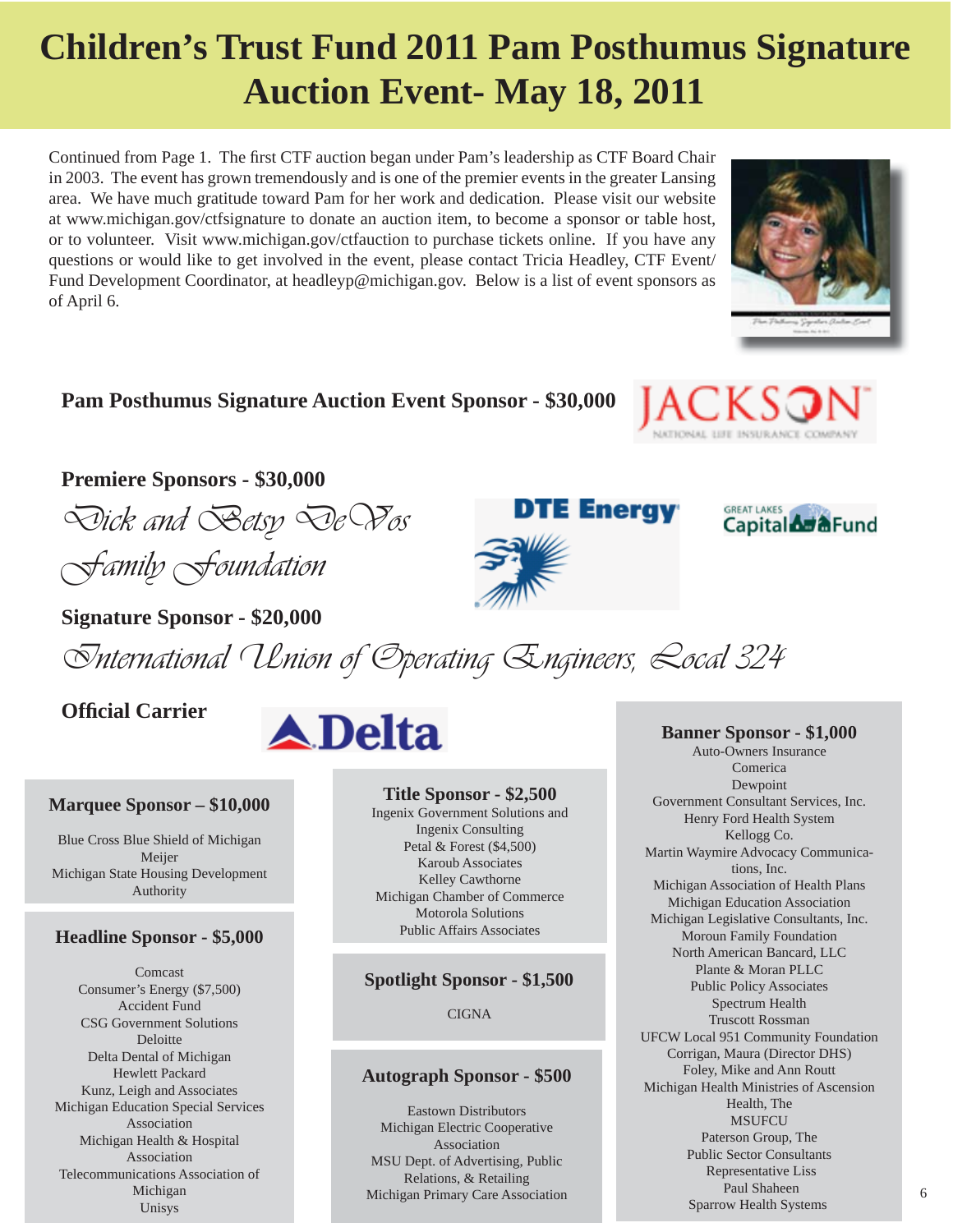# **Key Dates**

### **April**

**April 12:** The Children's Trust Fund will host Prevention Awareness Day at the State of Michigan Capitol steps starting at 11:00 a.m. A Legislative Education Day will follow. See page 3 for more details.

**April 12:** The Mackinac County Child Protection Roundtable will have their annual pinwheel parade and garden planting at 11:00 a.m.. Children from the Sault Tribe Head Start and Community Action Day Care will march from the St. Ignace Marina to the Red, White, and Blue Park.

**April 12:** Gratiot County Child Protection Council will hold its Child Advocate of the Year Ceremony at 7:00 p.m. at the Youth for Christ Student Center, 2550 W. Cheesman Road in Alma.

**April 13-14:** The Michigan Department of Human Services Medical Advisory Committee, in cooperation with Helen DeVos Children's Hospital will hold its 16th Annual Medical Conference on Child Abuse & Neglect at the Radisson Hotel Grand Rapids River Front.

**April 13:** The Mackinac County Child Protection Roundtable will hold Bowling for a Cause from 5:00-7:00 p.m. at the Gateway Lanes Bowling Alley. The night will include free bowling, food, prizes, and parenting resources.

**April 15:** CARE House of Oakland County will hold a Grand Opening Celebration from 11:00-11:45 a.m. at their new facility at 44764 Woodward Avenue in Pontiac. For more information call 248.332.7173.

**April 16:** Traverse Bay Children's Advocacy Center will host its first annual 'Be Part of the Beginning' event at 1:30 p.m. at the State Theatre in Traverse City. For more information call 231.929.4250.

**April 25:** The Child Abuse Council of Muskegon County will hold the 20th Annual Station Grill Party from 10:30 a.m. to 4:00 p.m. at Station Grill.

**April 29:** The Livingston County Child Abuse Prevention Council and Family Resource Center will sponsor The Power of One Celebration! from 5:30-8:30 p.m. at The Johnson Center at Cleary University, 3750 Cleary Drive in Howell. For reservations call 517.548.2200.

**April 29:** The Washtenaw Area Council for Children presents its Annual Conference 2011 from 9:00 a.m. to 12:30 p.m. at the Washtenaw Intermediate School District. For more information call 734.434.4215 or email Marcia@ washtenawchildren.org.



### **May**

**May 7:** Gratiot County Child Protection Council will hold a 5K Run/Walk. For more information call 989.463.1422.

**May 13:** The Calhoun Child Abuse /Neglect Prevention Council will hold its 8th Annual Blue Tie Event to prevent child abuse and neglect in Calhoun County at 6:00 p.m. at the Battle Creek Country Club, 318 Country Club Drive, Battle Creek, Michigan. For tickets, contact 269.962.2562.

**May 18:** The Children's Trust Fund will hold the Pam Posthumus Signature Auction Event at 5:00 p.m. at the Lansing Center in Lansing, Michigan. See page 6 for more information.

May 30: The Children's Trust Fund office will be closed for the Memorial Day holiday.

*Please submit dates for future events to Alan Stokes by May 2, 2011.*